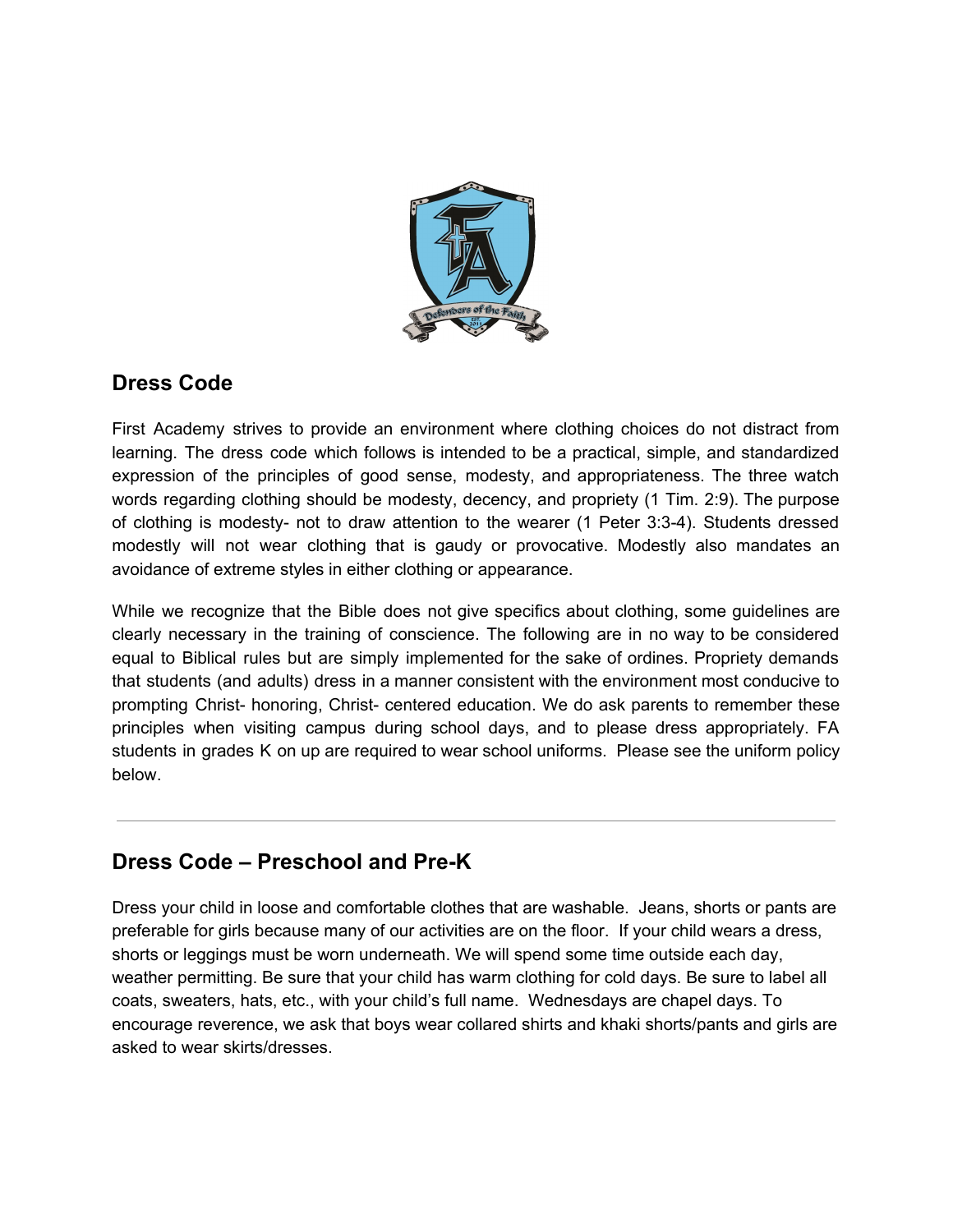## **Dress Code General Guidelines**

#### **Shirts/Blouses**: Monday, Tuesday, and Thursday

· Collared uniform-style polo shirts must be solid color with no design or logo. Shirts worn on **Chapel** day must be embroidered with the FA logo (by *Land's End* or other local vendors.)

· Only white shirts are permitted under jumpers.

- Approved FA logos (First Academy name, FA logo and FA shield) are available at Land's End and can be duplicated by other vendors locally.

· School t-shirts are available in many styles, fabrics, and colors. They are available for purchase several times throughout the year through fundraising. They may be worn on Casual Fridays and on other special Spirit Dress Days as determined by the School Director.

· Generally, all shirts should be tucked in by both genders; however, the administration recognizes that different uniform shirts fit body types differently. Students are given some discretion and choice in tucking in shirts if doing so would cause an issue of self-consciousness or a lack of modesty.

· Prohibited Shirts: shirts with a revealing or low neckline; scoop, strapless shirts; form fitting or tight tops; see-through tops; no outside layering of tube tops, spaghetti straps, or shirts with inappropriate language or design. All shoulders should be at least 3 closed fingers wide.

#### **Pants:**

· Uniform dress, chino, and docker style pants from any retail source may be worn.

· The following colors are allowed: Navy, Khaki, Gray, Brown, or Black.

Denim may be worn on approved casual dress days (see Uniform Policy guidelines by age group).

- · Denim is **not** permitted for Chapel day.
- $\cdot$  All pants must be worn at the hips or waist.
- · Pants and denim cannot have holes, rips or tears.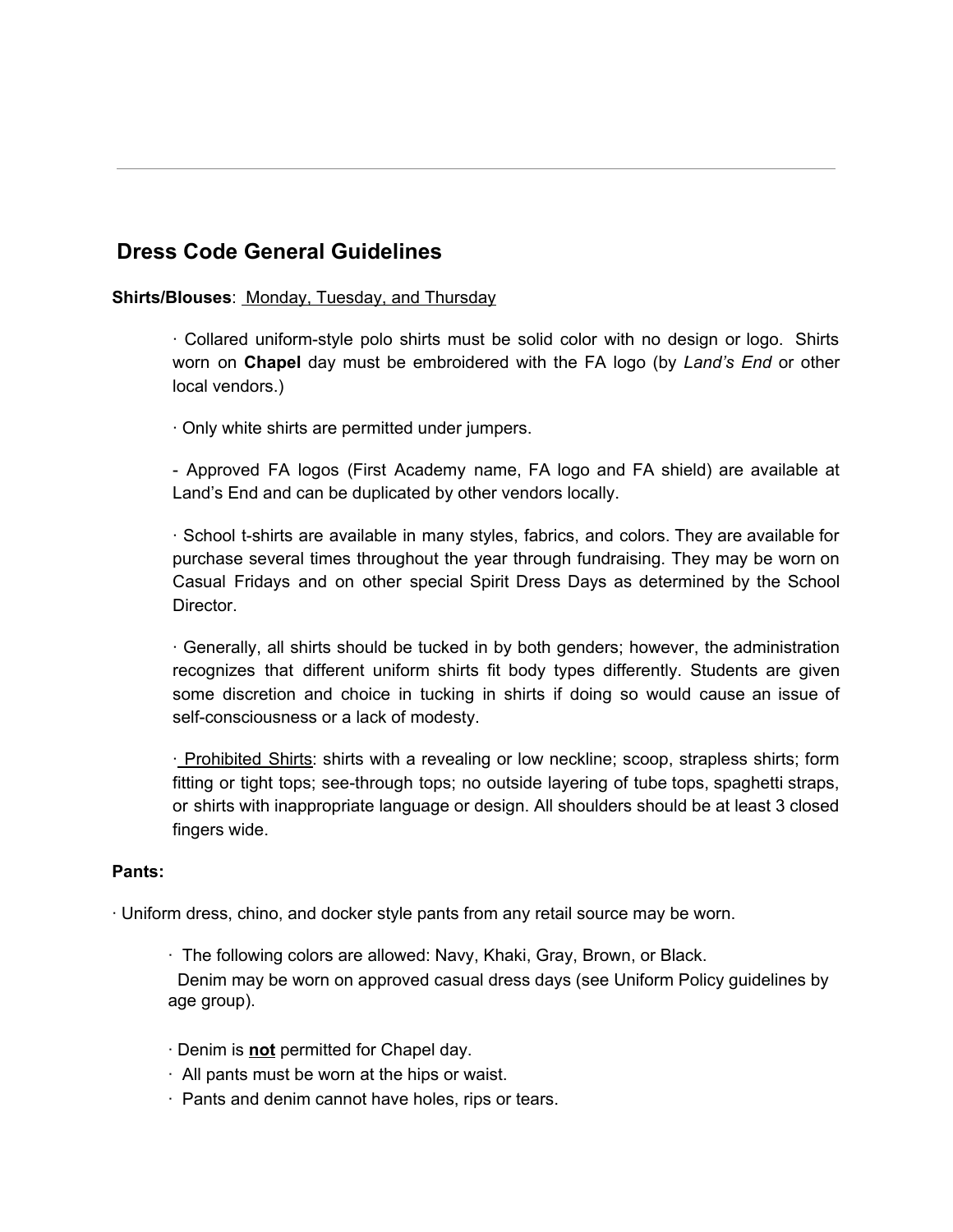#### **SkirtsSkorts, Jumpers, and Dresses (Ladies):**

Uniform skirts and skorts from any retail source may be worn.

· The following colors may be worn: Navy, Khaki, Gray, Black, Brown, and Lands End Clear Blue Plaid.

- Denim skirts may be worn on Fridays and other approved casual dress days.

The length of all skirts and skorts must be no shorter than 3" above the top of the knee (patella) even when worn with leggings.

Skirts and skorts may not be tight fitting.

Solid color uniform-style dresses and jumpers are permitted as well as Lands End Clear Blue Plaid jumpers.

#### **Shorts**

- Uniform and Dockers style shorts in solid colors from any retail source may be worn.
- · Denim shorts are permitted on Fridays and other approved casual dress days.
- All shorts must be no shorter than 3" above the top of the knee.
- Capris are permissible (ladies) in the uniform colors.

#### **Shoes/Leg Wear:**

- · Appropriate styles of shoes include athletic shoes, dress shoes, sandals and boots.
- · Flip-flops and Crocs are permitted only on Friday and other approved casual dress days.

Prohibited Shoes: Shoes with heels higher than  $2 \frac{1}{2}$  inches, bedroom shoes and distracting or inappropriate footwear (as deemed by the director).

· Solid leggings are acceptable under dress code length skirts, skorts, and dresses.

#### **Hair/Headwear:**

Hats, hoods, sunglasses and other forms of headwear are not allowed to be worn except on designated school spirit days.

Girls/Ladies may wear hair bows, barrettes, and headbands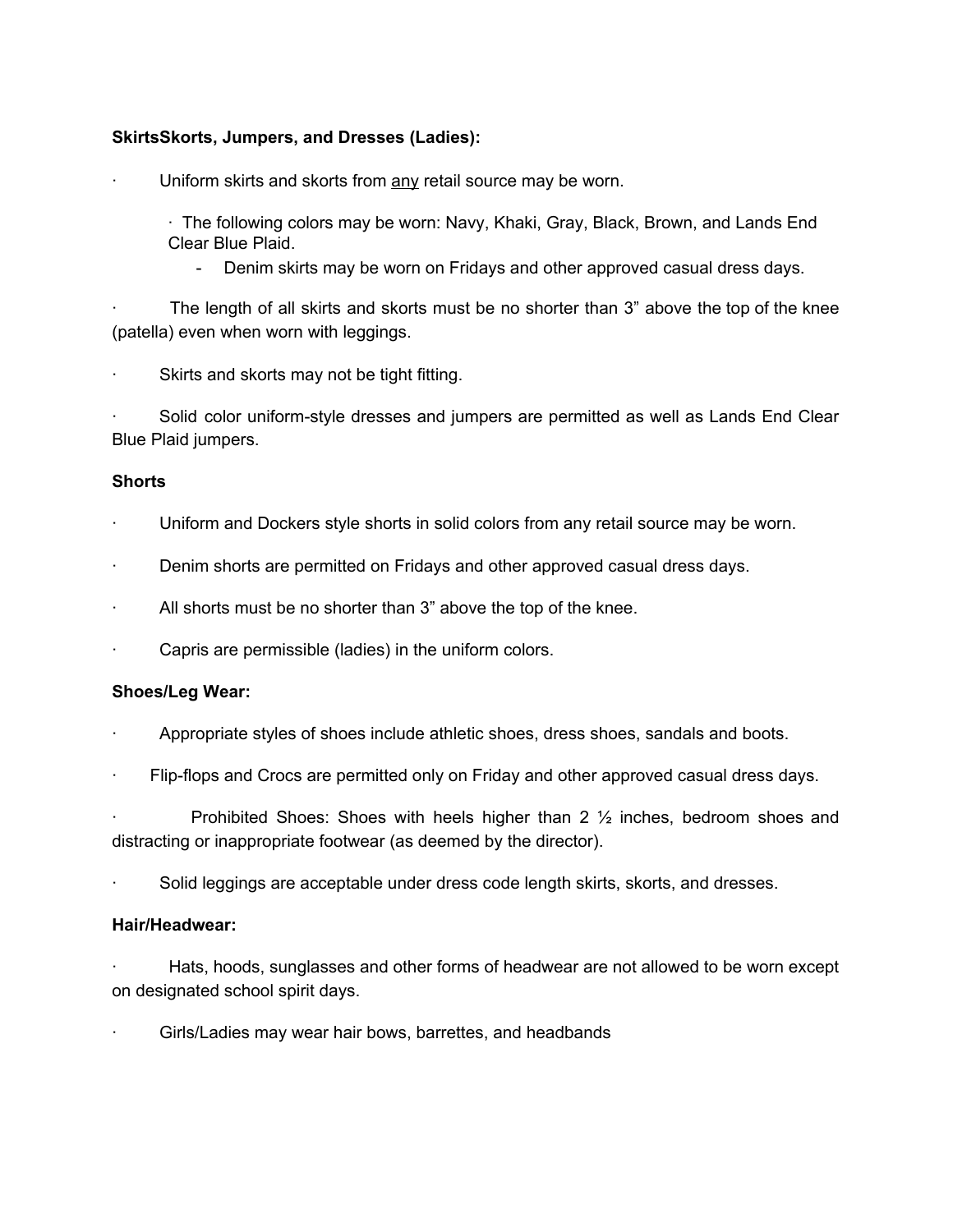· Students' hair must be clean, neat, combed, and brushed out of eyes. Exaggerated styles are not permitted. (as deemed by the director)

# **First Academy Uniform Policy: Elementary, Middle, and Upper Schools**

For Chapel and Other Special Occasions.

### BOYS:

Top options:

Solid color, collared short or long sleeve polo shirt \*FA logo *optional* · All solid colors are permitted. .

Bottom options:

· Uniform style pants or shorts in the following colors: Navy, Khaki, Gray, Brown, or Black socks.

## GIRLS:

Top options:

- · Solid colored, collared short or long sleeve polo shirt \*FA logo *optional*
- · Solid colored uniform-style jumper or dress \*FA logo not required

Lands End Clear Blue plaid jumper (Offered at other vendors. See Director for websites)

### Bottom options:

· Uniform-style Shorts, Pants, or Capris in the following colors: Navy, Khaki, Gray, Brown, or Black.

Skirts and skorts in Navy, Khaki, Gray, Black or Lands End Clear Blue Plaid (also found at other vendors. See Director for websites.)

· Solid colored tights or leggings(if worn under jumper, dress or skirt/skort)

Shoes options:

· Tennis shoes may include colored accents but avoid bright neon colored tennis shoes.

- $\cdot$  Any type of dress shoe (with no heel due to safety issues)
- · Any Tennis Shoe, Athletic Shoe or Loafer
- · Boots (with no heel due to safety issues)
- · Sandals during warm weather